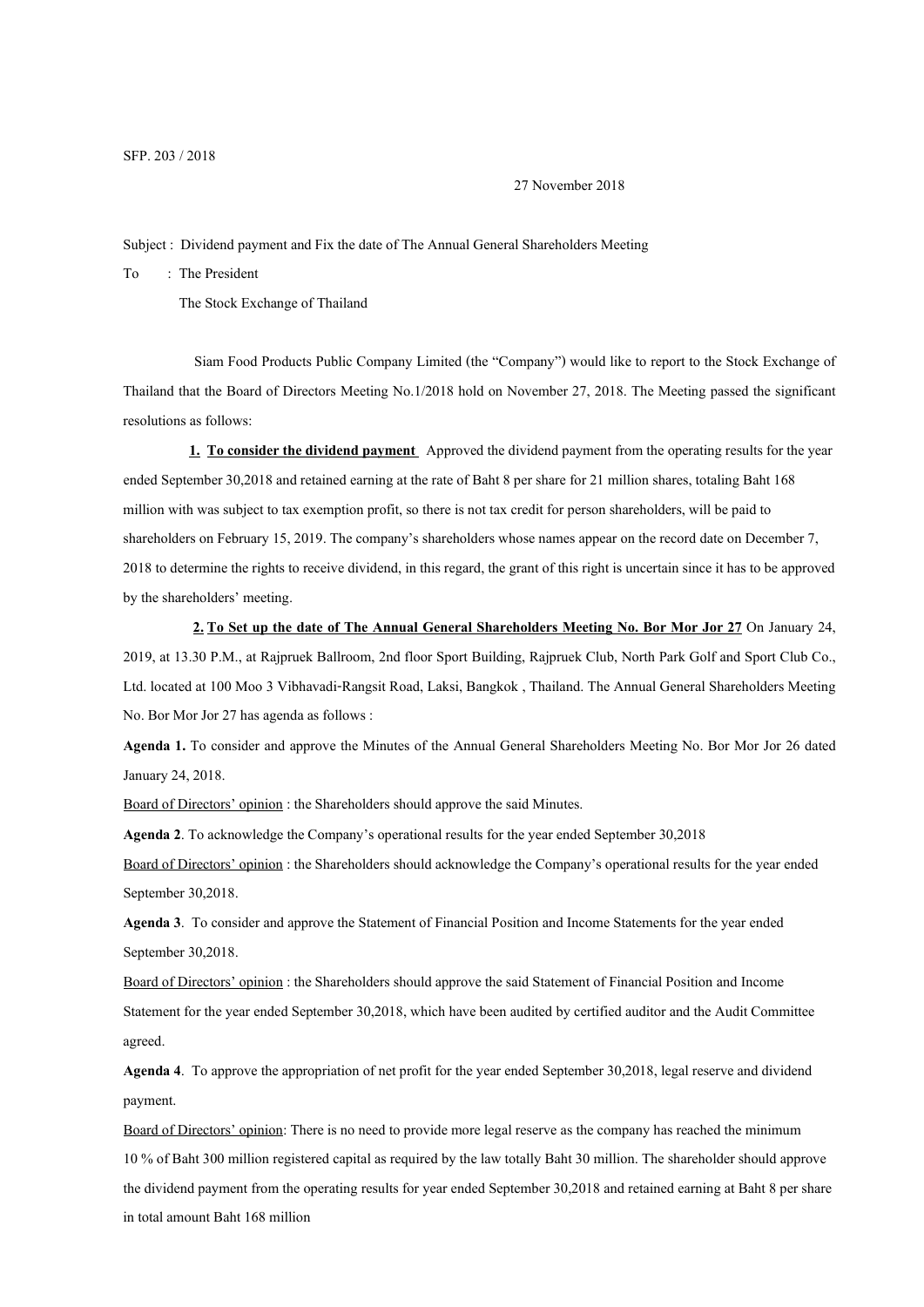The company's shareholders whose names appear on the record date on December 7, 2018 to determine the rights to receive dividend and the dividend will be paid on February 15, 2019.

**Agenda 5.** To consider and elect the Directors in replacement of those retired by rotation.

Board of Directors' opinion: the Shareholders should re-elect the 4 retiring directors to serve for another term by each person according to the Remuneration and Nominating Committee proposed namely: Mr. Prasit Kovilaikool, Mrs. Chaveevarn Chandanabhumma, Mr. Chai Jroongtanapibarn and Mrs. Nidda Theerawatanachai

**Agenda 6.** To consider approving the remuneration for directors for the year 2019

Board of Directors' opinion : The Board of Directors considered remuneration for directors for the year 2019 as proposed by the Nomination and Remuneration Committee, by taking into account the suitability in various respects, including the directors' responsibilities and the Company's operational results for the previous year, as well as comparison to the companies listed on the Stock Exchange of Thailand in the same industry. It is deemed appropriate to propose that the Meeting of Shareholders approve the remuneration for directors of all committees for the year 2019 in the amount of not exceeding Baht 15 Million, which is equivalent to the year 2018.

**Agenda 7.** To consider and appoint the auditor(s) and fix the auditing fee for the year 2019.

Board of Directors' opinion : The Board of Directors approved the proposal of the Audit Committee to appoint the auditor of KPMG Phoomchai Audit Limited as the Company's auditor in the year 2019. In addition, it was resolved to propose that the 2019 Annual Ordinary General Meeting of Shareholders consider approving the appointment of the auditor and the audit fee as follows :

1) To appoint an auditor of KPMG Phoomchai Audit Limited as the Company's auditor, namely, either:

| $\overline{a}$ | Mr. Ekkasit Chuthamsatid       | CPA No.4195        |
|----------------|--------------------------------|--------------------|
|                | Ms. Sureerat Thongarunsang     | <b>CPA No.4409</b> |
| $\overline{a}$ | Ms. Pornthip Rimdusit          | CPA No. 5565       |
|                | Ms. Kanokorn Phooriphanyawanit | CPA No. 10512      |

shall be the auditor to conduct the audit and sign for certification of the financial statements of the Company for the year 2019. KPMG Phoomchai Audit Limited and the auditor namely, is neither related to nor engaged in any conflict of interest with company, subsidiary company, their executives, their major shareholders or relatives of these persons.

2) To determine the remuneration for the auditor including the quarter review for 3quarters for the financial statement ended September 30,2019 in the total amount of not exceeding Baht 1,525,000. The fee do not include out of pocket expenses such as traveling, copy and other expenses relating to the audit.